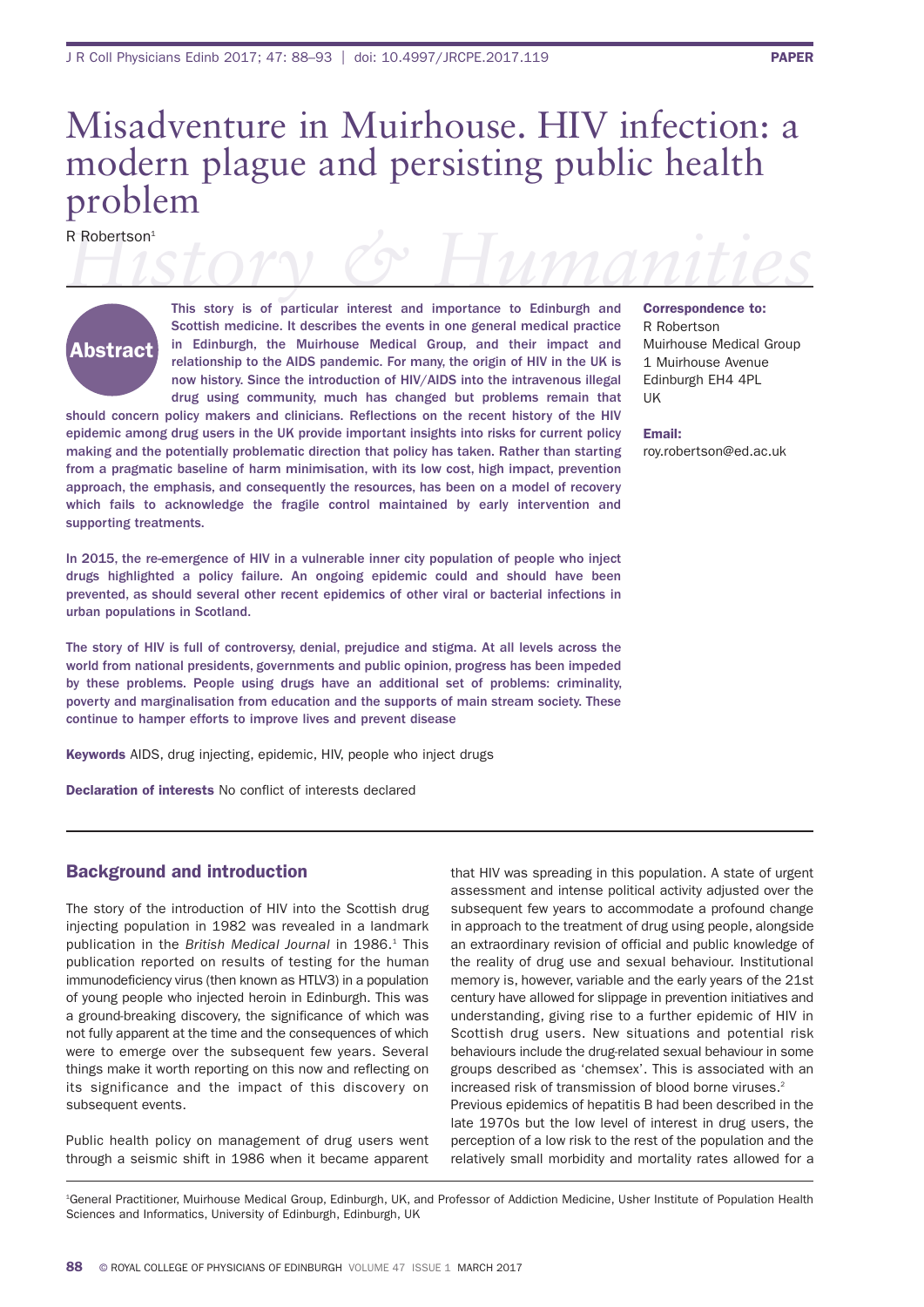complacent neglect of this warning sign.<sup>3</sup> Interestingly hepatitis B and its risk outside the sentinel group was of more interest in Edinburgh where a small outbreak of hepatitis B in the renal unit of the Royal Infirmary had caused deaths among medical and nursing staff.<sup>4,5</sup>

## Hepatitis B epidemics in the 1960s and 1970s

from the early 1960s renal dialysis was becoming increasingly popular in centres across the UK and renal transplantation was developing. Hepatitis B, however, emerged in several centres causing alarm and serious mortality among patients and staff. The 'Australia antigen' had been identified in 1966 and the test for it became widely available in 1969.

In Manchester in 1965, 50 people were affected, and in Edinburgh in 1969, 26 dialysis patients were affected and seven died. Twelve members of staff were also infected, four of whom died ( two transplant surgeons and two technicians). In the same year the European Renal Registry recorded that 499 members of staff contracted hepatitis across 568 reporting renal units in Europe, with 12 deaths.<sup>6,7</sup>

This had a profound effect on staff and students in Edinburgh for many years.

#### The epidemic of HIV among people who injected drugs in 1982–1984

The  $1986$  research paper<sup>1</sup> identified the presence of HIV, in epidemic phase, for the first time in the UK. Apart from the impact on those young people at risk from drug injecting, this epidemic was significant because it represented a possible entry of HIV into the heterosexual population and therefore the potential for an african-style epidemic.

It is known now that the introduction of the virus to the drugusing population in Edinburgh and Dundee, from an unknown source, happened in 1982. This was discovered from stored samples taken during a study of a prior epidemic of hepatitis B infection (and undiagnosed hepatitis C) in this group of young injecting drug users. The delay in identifying the presence of the HIV virus in this population came about as a result of the long period between infection and the onset of symptoms and in the absence of a clinical test that would identify the presence of the virus. An invisible epidemic was happening in this population of drug users and at the same time in other at-risk populations.

The delay between transmission and onset of symptoms was one of the defining elements of the global AIDS epidemic in its early stages, before the introduction of a test. By the time of the discovery of the, then named, lav/hTlv3 virus, by French and American researchers, the virus was present in the Edinburgh drug user population, as it was in several hundred thousand other people in Western Europe and North America, and several million in Africa.

all this changed in 1986 which was the year testing was carried out on a population scale and clusters of, as yet asymptomatic, cases were discovered. scotland, or more

particularly Edinburgh and Dundee, was found to have a cryptic hiv presence in a population of young people who had contracted the virus during an epidemic of heroin use and equipment sharing between 1981 and 1984. intriguingly, Glasgow, with a larger drug using population, was spared any HIV infection.

surveillance data from the public health laboratory service in Colindale showed how recently HIV/AIDS had been introduced into the UK. By the end of 1985 only seven cases of AIDS had been reported to the national database. By the end of 1985, when the test became available, 55 reports of HIV antibody positive tests were recorded in England and Wales and 356 in Scotland.<sup>8</sup>

### Heroin availability in Western European cities on an unprecedented scale

The epidemic of heroin use in Scotland in the early 1980s was part of a wave of drug-taking that swept Western Europe when availability of heroin reached many places with little history of opiate use. international events including the Russian invasion of afghanistan and the islamic revolution had stimulated an unprecedented supply to the West. The subsequent reckless behaviour excellently enshrined in irvine Welsh's book and film *Trainspotting* is familiar to many people working in drug services in most European cities.<sup>9</sup> Similar epidemics among populations of young, inexperienced, heroin injectors were unfolding in other European cities such as Dublin and Milan, where prevailing conditions and inadequate public health responses had failed to recognise the risks of disenfranchised inner city groups. The UK Government of the day was slow to recognise the problem and reluctant to engage drug users in appropriate treatment. similarly the guidance documents at the time recommended minimal opiate substitute prescribing and resourced a non-medical social rehabilitation style of treatment agency.<sup>10, 11</sup>

In 1986, most cases among the drug using population were HIV antibody positive rather than at the stage of showing symptomatic HIV or advancing AIDS. Edinburgh, therefore, had some time to assemble a response and to consider the risk to the heterosexual population before clinical cases emerged. identifying the presence of hiv in drug using populations in 1986 caused considerable concern to clinicians as well as patients and the public as little was understood about infectivity and as a result anxiety spread rapidly. Two other important publications had special significance in 1986 and 1987. The first of these was the description of the lack of casual household transmission of HIV in the absence of sexual contact.<sup>12</sup> This clearly showed that risks of transmission were likely to be confined to sexual or blood-to-blood exposure and was an immensely important finding for many people working with cases of HIV and AIDS. The second was the publication of data from sero-discordant heterosexual couples showing no transmission of hiv in those who had not also shared injecting equipment. With these two pieces of the jigsaw, a better idea of risk factors became clear. A subsequent study of partners of known positive drug users was conducted in collaboration with the Middlesex Hospital.<sup>13</sup> This showed, in contrast to what was happening in africa, an almost total absence of transmission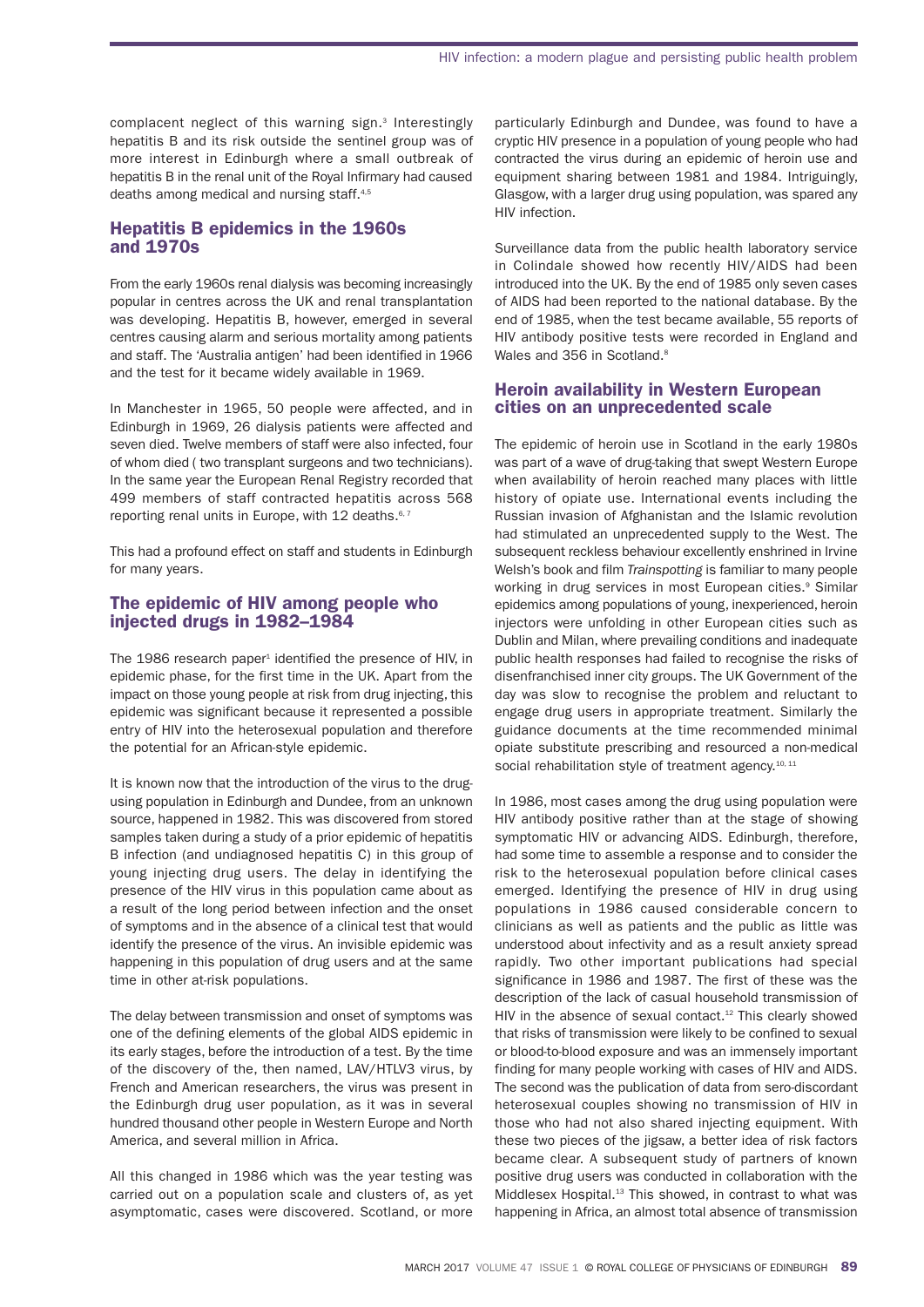to heterosexual partners, a finding with enormous public health importance.

Over the next few years, and with a better understanding of the incubation period of hiv infection, cases emerged in Edinburgh and people died in an increasingly familiar pattern of a wasting disease associated with a wide range of opportunistic infections. lung infections including *Pneumocystis carinii* pneumonia, immunological failure leading to fungal infections, distressing eye conditions, fatigue and organ failure become commonplace. selfmedicating with legal and illegal drugs becamse the norm.

Prevention in the form of education and harm reduction for people using drugs developed rapidly and lessons of needle exchange and methadone maintenance treatment were learned from Amsterdam, Milan, Dublin and Madrid. The 'mcClelland report', published by the scottish home and Health Department in 1986, was probably the first national endorsement of these provisions.14

Other landmarks in the AIDS/HIV story in the intervening period included the sexual behaviour in the UK survey,<sup>15</sup> which updated our understanding of sexual behaviour from the Kinsey reports of the  $1950s$ ,  $16$ ,  $17$ ,  $18$  the descriptions of the limited likelihood of heterosexual transmission in Western countries, the discovery and availability of antiviral chemotherapy for hiv infection in 1996, and the global treatment and prevention campaigns.

in the understanding of drug user behaviour and how best to intervene and support preventative measures, the seminal developments have been: making injecting equipment available (although this is far from universal and runs a constant risk of underfunding), the waxing and waning of availability of heroin for injecting, the damaging tensions in understanding of the effectiveness and importance of long term treatment with opiate substitutes, and the diversification of drugs with the advent of synthetic substances and the availability of online supplies.

stories can be written as events unfold or from a perspective of history. The advantage of retrospect is that context and continuity are clearer and the consequences of actions may be apparent.<sup>19, 20, 21, 22</sup> Contemporary accounts, however, may allow a greater insight and vitality to a situation. it is hard to believe that as recently as 1980 sexual behaviour was poorly understood and that there had been little research since Kinsey in the 1950s. This was to change rapidly over the first few years of the HIV/AIDS epidemic.

# Important events and influences affecting policy in Scotland and the UK during early years of the epidemic

Contributions to the UK and, for the purpose of this paper, the Scottish experience, of HIV came from many sources. From the USA, an extraordinary epidemiologist, Andrew Moss, spent many months in scotland advising government and clinicians of the scale and scope of the problem and the potential for further expansion of the epidemic, apparently confined at the time of discovery in 1986 to injecting drug users, to the heterosexual community. Warning of political inertia he drew attention to events in California and the fact that although 20,000 americans had already died of hiv by may 1987, President Reagan had been reluctant to make a public statement on the epidemic. In the UK the spectre of a heterosexual epidemic generated by the young drug using population energised officials and clinicians in an attempt to implement emergency public health interventions. Without this insight and Andrew Moss' charismatic and visionary leadership, the inevitable inertia of a government in Westminster, with an indifferent attitude to drug dependents, the delay would have been greater. The exceptions to a blind Westminster administration were Norman Fowler (the Minister for Health) and William Whitelaw (the deputy Prime Minister), the former after a visit to a San Francisco devastated by its own epidemic and the latter with a skilful hand on the Prime Minister of the day.

Peter Selwyn, Gerald Friedland and their dedicated colleagues worked through a decade of HIV caseload in the Bronx without knowing the cause of AIDS or, indeed, the incubation period or degree of infectivity. Selwyn's descriptions of his experiences are beautifully described in his book which encapsulated the enormity of the events of the 1980s.<sup>23</sup> Alex Wodak, from sydney, has spent 30 years travelling to all parts of the world to educate colleagues and to challenge poor public health policy, sometimes in the most hostile political climates. bob newman has researched, educated and committed himself to more than a normal length of career to espouse the health and lifesaving benefits of methadone. This dedication must have saved countless lives and, equally important, have rescued many from despair. Don Des Jarlais had a singularly important role over the subsequent 20 years in defining the epidemiology of the global epidemic. Rae brettle, in scotland, pioneered, against enormous resistance, the total care of a hugely disadvantaged and misunderstood population of people dying of hiv infection. anne Johnston led a series of research and educational initiatives which helped to transform the understanding and practice of sexual behaviour. Sheila Bird has worked tirelessly to describe and quantify the impact of blood borne virus infection in the UK. Jonathan Mann founded the WHO's Global Programme for AIDS in 1986 but resigned in 1990 to protest at the lack of response from the United Nations with regard to AIDS.

## International HIV/AIDS Conferences as a barometer of progress

The ebb and flow of information and changes in the fortunes of hiv research and treatment are reflected in the titles and topics of the, now biennial, International AIDS Conferences. always a barometer of the expectation and outlook for populations and individuals with HIV, the Conference themes present a regular update. The early Conferences in atlanta (1985), Paris (1986) and Washington (1987) described the understanding of the epidemiology and distribution of the virus in the USA, Europe and the poor understanding of the extent to which hiv was penetrating vast populations in Africa. In 1986, the Director of Social Work from Soweto was asked about HIV in Johannesburg when he visited Edinburgh to discuss the Scottish response to the crisis. He expressed the belief that there was none and added that he did not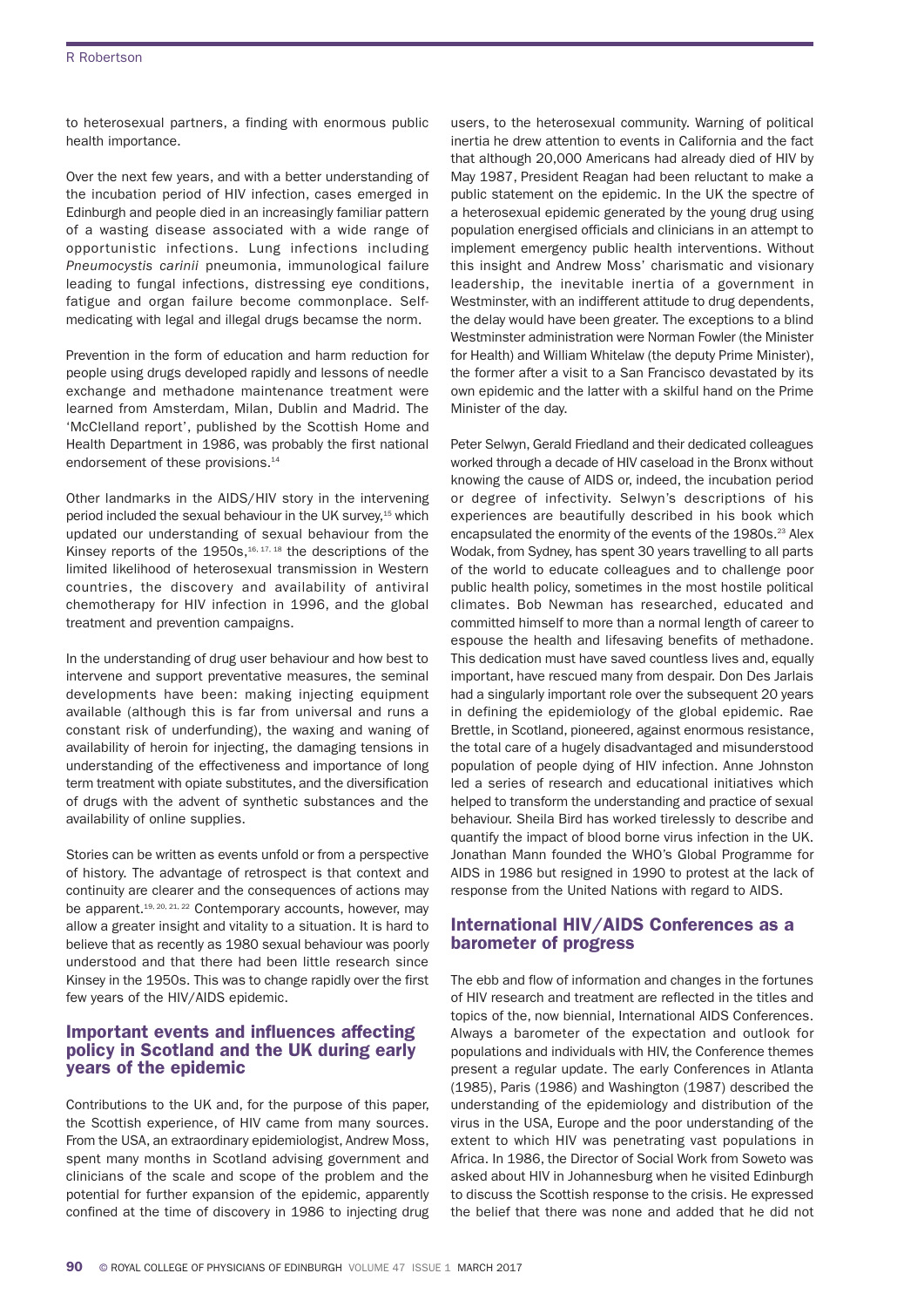

Figure 1. Changes in HIV, drug related and liver disease deaths over time (shows increase in drug-re-

*Graph based on 318 deaths where causes are known*

need to test because it was not there. sad to think that along with a prolonged period of denial by government this was a lost opportunity to intervene early in an epidemic that has caused devastation for South Africa.

The 1988 Conference (Stockholm, theme 'The Face of AIDS') concerned itself with groups other than the men who have sex with men and focused, a little, on injecting drug users, heterosexuals and developing countries, particularly Africa. The extent of the global problem was becoming clearer.

After a decade of bad news, better understanding of the global risk and impact, the 1996 Conference in vancouver, theme 'One World, One Hope', presented the new antivirals and heralded a new era and a potential triumph for medicine in conquering AIDS. This in many ways represented the beginning of a new era in HIV treatment and is reflected in the Edinburgh cohort in which deaths from AIDS rapidly declined (Figure 1).

The 2000 Conference in Durban was the first in a developing country and held out some hope, and a major setback. The theme was 'Breaking the Silence' and focused on revealing the staggering impact of HIV in sub-Saharan Africa. The disappointment came from the south african President, Thabo Mbeki, who declared he doubted that AIDS occurred in South Africa and that it was not caused by HIV but by poverty. in contrast at the 2004 Conference in bangkok, Thai Prime Minister, Thaksin Shinawatra, surprised the Conference by pledging to adopt a 'harm minimization' approach to AIDS prevention. it was a surprise because until then his government had been known, like others, to take a harsh line with drug users.

optimism continued to be the preferred presentation of successive Conferences with the themes being 'Commitment for action' (vienna 2010), 'Turning the Tide Together' (Washington 2012) and 'Stepping up the Pace' (Melbourne 2014). ahead of the vienna conference, however, it was felt necessary to issue a statement which became known as the vienna declaration. This was an international call for drug policy to be based on science, not ideology. By the end of the Conference the declaration was signed by 12,725 individuals.

At the 2016 Conference in Durban, however, there was a muted theme reflecting a decrease in belief that the global AIDS burden is on the downturn: 'Access Equity Rights Now' was the theme. The rising understanding of the devastating impact of drug use as a vector of HIV in Asia was in many sectors a great concern.

## Conclusions and observations

Although African and Asian epidemics of HIV among injecting drug users are a bigger story beyond the scope of this paper, the global AIDS epidemic remains an emerging story; the impact of which will only be fully apparent in decades to come when the expectation of spread in Asian countries and Russia becomes a clinical reality. it has become increasingly evident that a significant proportion of the caseload of HIV/AIDS has been due to injecting drug use in countries that have failed to learn from the lessons and policy failures of the West. observing the political, one step forward and two steps back, of North America and Europe it may be hardly surprising that effective drug policy seems to require a crisis before public health intervention is politically possible. The present day situation is hard to summarise in a short paper, but Scotland is currently experiencing another epidemic of hiv transmission in injecting drug users, this time in glasgow, thus demonstrating the continued vulnerability of this group. Glasgow has had mixed fortunes over the last few decades. The health and social consequences of poverty in a postindustrial environment has been striking.<sup>24, 25</sup> Despite best efforts hepatitis C is again increasing among drug users and clusters of anthrax, *Clostridium* infections and deaths continue to give concern.

Drug policy remains controversial and treatment services are, once again in 2017, under stress from savings in the face of a shrinking economy, a pattern of political and policy events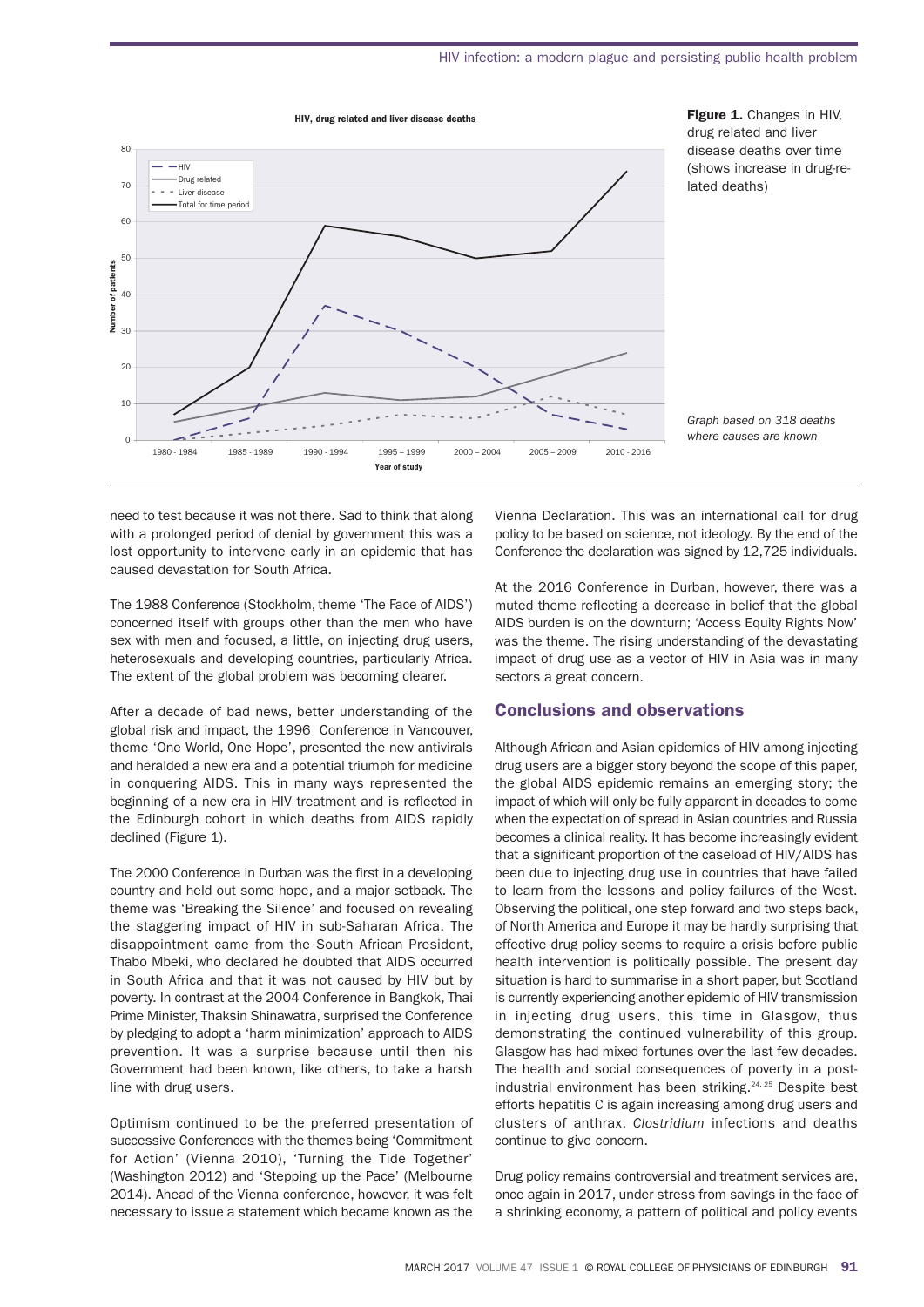



Causes of death in EAC by time periods

strikingly similar to those of the early 1980s. Drug users remain one of societies' victims and institutional prejudice and stigma continue to allow their management to be reluctant and minimalistic. a better understanding of the reasons why people use drugs and attempts to redefine addiction as self-medication, often for a very good reason, has, sadly, failed to raise the importance of the damage inflicted by drug use in the realms of other diseases. A longterm follow up study of the Edinburgh cohort has established further the devastating impact that drug use and HIV/AIDS has had in this group and the requirement for long term support for most of those surviving.<sup>26, 27</sup>

As might be expected, mortality and morbidity in an ageing cohort will reflect cumulative and age-related influences. Deaths from drug use continue but are added to by the longer term effects of smoking and changing vulnerabilities to drugs.28 figure 2 represents the emerging cardiovascular, respiratory, liver and other causes noted on death certificates, representing the multi-morbid state of an ageing caseload.

although drugs policy has been progressive in the uK, the fickle nature of politics results in unpredictability which leads to unintended consequences,<sup>29, 30</sup> often hardest on those with poorly understood mental health problems. There is no complete policy or scientific solution to an existential crisis like addiction but a compassionate society must accommodate individual choice, recognise vulnerability and the reasons behind drug use and resource mainstream health and social care agencies at an unprecedented level.

#### Acknowledgements

I apologise to those who have been omitted but whose contribution has been significant in the exploration of the lives and misfortunes of people using drugs over the last 30 years. The partners and staff, past and present, of the muirhouse medical group deserve a special mention. Their unquestioning commitment to their colleagues and patients has been a privilege to share.